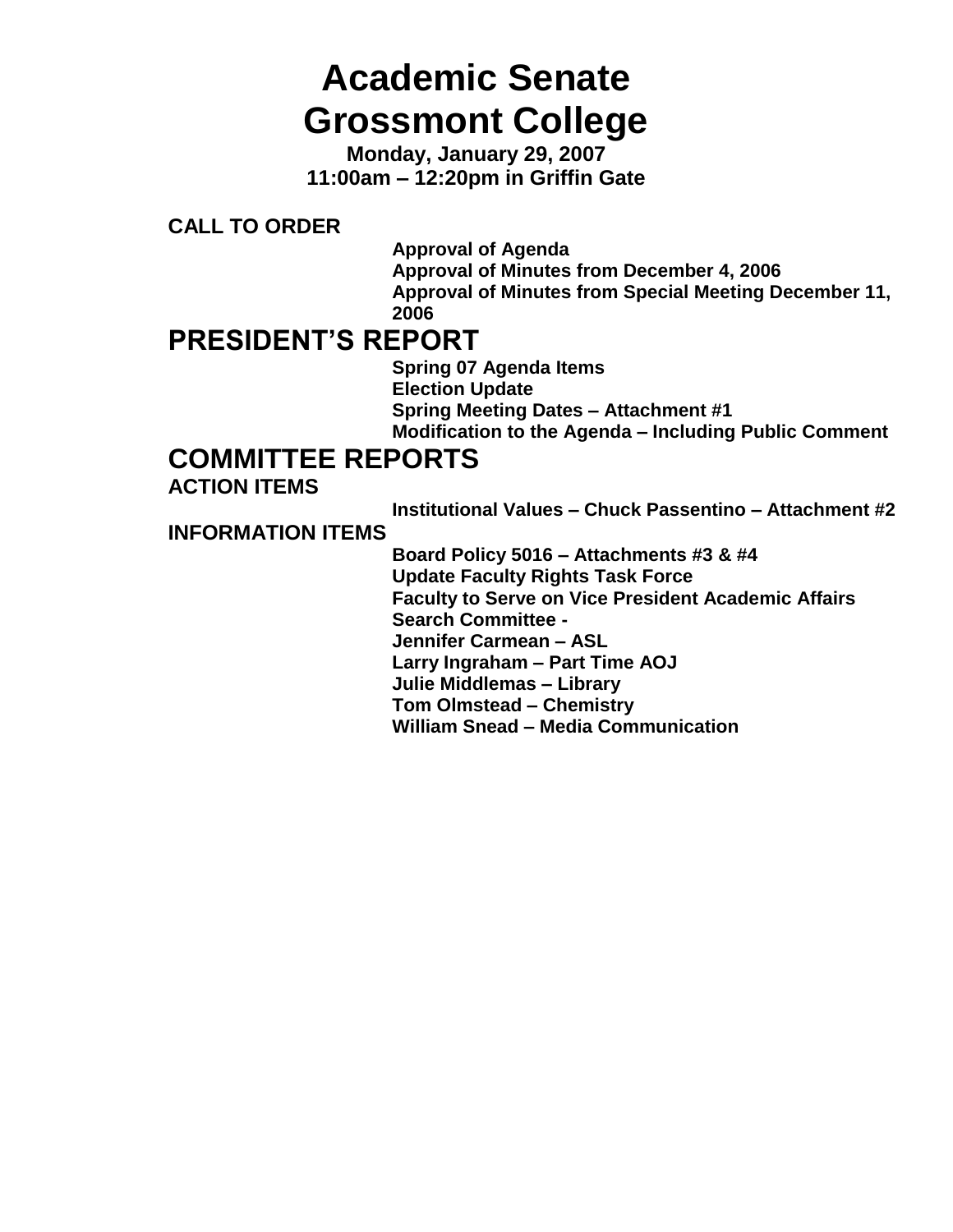# **Academic Senate Grossmont College Minutes of the Meeting – December 4, 2006**

**PRESENT:** Beth Smith (President); Bonnie Schmiege (Vice President); (Senate Officer at Large); (Senate Officer at Large); (Administration of Justice); (ASL); Paul Turounet (Art); Gregg Robinson (Behavioral Sciences); Virginia Dudley, Michael Golden, Michelle Perchez (Biological Sciences); Judith Zander, Evan Enowitz (Business Administration); Linda Snider (Business Office Technology); Rick Kirby (Cardiovascular Technology); (Chemistry); Mary Courtney, Sheridan Dewolf (Child Development); Joel Castellaw, Sheri Guseman (Communication); Diane Mayne-Stafford (Computer Science); Mary Rider, Renee Tuller (Counseling); (Culinary Arts); Jane Nolan (Disabled Student Services); David Mullen (Dance); Chris Hill (Earth Sciences); Gary Phillips, Joan Ahrens, Julie Cardenas, Tony Ding, Micah Jendian (English); Pat Bennett, Barbara Loveless, Chuck Passentino (ESL); Sylvia Montejano (EOPS); Laura Burger, Steve Johns (Exercise Science and Wellness); Paul Vincent (Foreign Language); (History); Priscilla Rogers (International Business); Pat Morrison (Library); Peg Hovde, Shirley Pereira, Jenny Vanden Eynden (Math); (Media Communications); (Music); (Nursing); (Occupational Therapy); David Milroy (PartTime Representatives); Zoe Close (Philosophy, Humanities & Religious Studies); (Physics, Astronomy, & Physical Sciences); Brian Jennings, Jim Wood (Political Economy); Lorenda Seibold-Phalan (Respiratory Therapy); Craig Everett (Theatre Arts).

**ABSENT:** Victoria Howitt (Senate Officer at Large); Jennifer Carmean (Senate Officer at Large); P.J.Ortmeier, Tina Young (Administration of Justice); Jennifer Carmean (ASL); Jim Wilsterman, Suda House (Art); Israel Cardona, Teresa Jacob (Behavioral Sciences); (Biological Sciences); Nate Scharff (Business Administration); Mark Pressnall (Business Office Technology); Don Ridgway (Cardiovascular Technology); Jeff Lehman, Martin Larter (Chemistry); (Child Development); (Communication); Janet Gelb (Computer Science); Tom Gamboa (Cross Cultural Studies); Debbie Lim (Counseling); Joe Orate, James Foran (Culinary Arts); (Dance); Scott Barr (Disabled Student Services); Judd Curran (Earth Sciences); Tate Hurvitz (English); (ESL); (EOPS); Jim Symington, Larry Larsen (Exercise Science and Wellness); Ruth F. Konopka (Foreign Language); Sue Gonda, Marty Ennis, Devon Hansen (History); (International Business); (LRC); Jeff Waller ( (Math); Evan Wirig, William Snead (Media Communications); Steve Baker (Music); Tom Oertel (Nursing); Christine Vicino (Occupational Therapy); Raul Sandelin (PartTime Representatives); Bill Hoaglin (Philosophy, Humanities & Religious Studies); Ross Cohen (Physics, Astronomy, & Physical Sciences);(Political Economy); (Respiratory Therapy); Beth Mallette (Theatre Arts).

**GUESTS**: Della Elliot – District Staff, Public Information Assistant

Bob Hertel – District, Interim Assoc. Vice Chancellor/Academic Studies & Planning Services

Kendra Jeffcoat – Interim Assistant Dean, Student Affairs

Veronica Powell – SDSU Intern

Bonnie Price – Accreditation Co-Chair

Pamela Wright – District, Institutional Research Planner

**RECORDER**: Tasa Campos

### **I. CALL TO ORDER**

### **A. Approval of Agenda**

Beth informed the group the date of November 20 on today's agenda was an error. Please insert today's date of December 4.

A motion was made to approve the agenda with the above date change. M/S/U Perierra/Kirby

#### **Approval of Minutes from November 20, 2006**

A motion was made to approve the November 20 meeting minutes. M/S/U Schmiege/Kirby

### **Approval of Minutes from November 27, 2006 – Special Meeting**

A motion was made to approve the November 27 meeting minutes.

M/S/U Morrison/Burger

### **II. PRESIDENT'S REPORT**

### **Status of Tasks**

Beth reviewed an overhead version of Academic Senate Fall 06 Agenda Items first reviewed at the September 18, 2006 meeting. Beth updated the group on the current status of the following listed twelve tasks:

Report from Program Review – Presentation completed.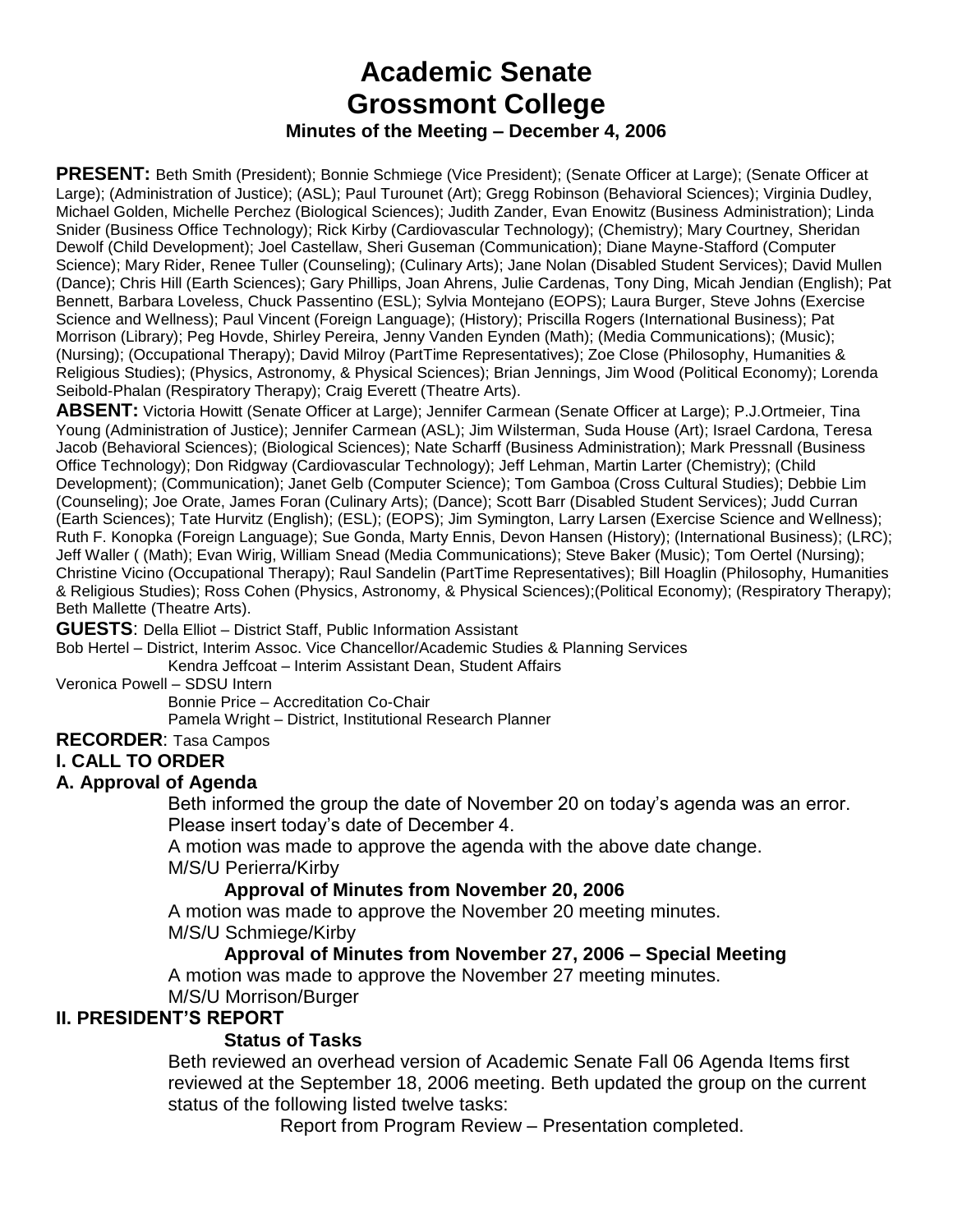Approval of District and College Mission Statements – The mission statements were reviewed and edited. The District Mission Statement was pulled off of the November Governing Board agenda but is scheduled to be on the December agenda.

Consider Allowing Faculty to use Plus/Minus Grading – Clifton Quinn presented the proposal to the Senate this fall. The proposal will be reviewed again in the spring.

Review of Supervised Tutoring, Including a Definition for the Pedagogical Perspective – Will be reviewed again in the spring.

Consider Resurrection of the GE Committee – Will be reviewed in the spring.

Approve New Forms for Determining Equivalencies for Part Time Faculty – Will be reviewed in the spring.

Consider Adoption of Institutional Values – Chuck Passentino has been presenting information on the Institutional Values during the fall and the item will be an Action Item at the first Academic Senate meeting in the spring.

Consider Revision to the Constitution of the Senate – Completed in the fall and all change approved by the Senate went forward during the fall election for faculty vote. If the proposed changes are approved by faculty vote, the Senate will be reviewing and changing the Senate Bylaws in the spring to reflect the constitution changes.

Consider Creation of a Task Force to Develop a Policy on Cell Phones and Cheating – Currently under discussion.

Consider Creation of a Task Force to Develop a Policy on Faculty Rights – See discussion information below.

Consider Resolutions as Created by Faculty about Pertinent Issues – Ongoing.

Election of New Senate President – The election is currently in progress for a new Academic Senate President. The new President will officially take office in June 2007.

The group discussed Task #10 – Consider Creation of a Task Force to Develop a Policy on Faculty Rights at great length. The following issues were discussed:

- Recording devices in classrooms.
- ESL courses.

Faculty rights and student responsibilities when sending emails to instructors.

- Minors in classrooms.
- Cheating and use of cell phones.

Zoe Close suggested having an attorney give a presentation on faculty rights during Professional Development Week in the spring.

A motion was made to develop a task force between the Academic Senate and United Faculty to review faculty rights.

M/S/U Hill/Dewolf

The motion passed.

The committee would develop a basic list of questions regarding faculty rights and research policies and procedures being developed and implemented at other colleges. It was suggested the composition of the task force consist of representation from the following: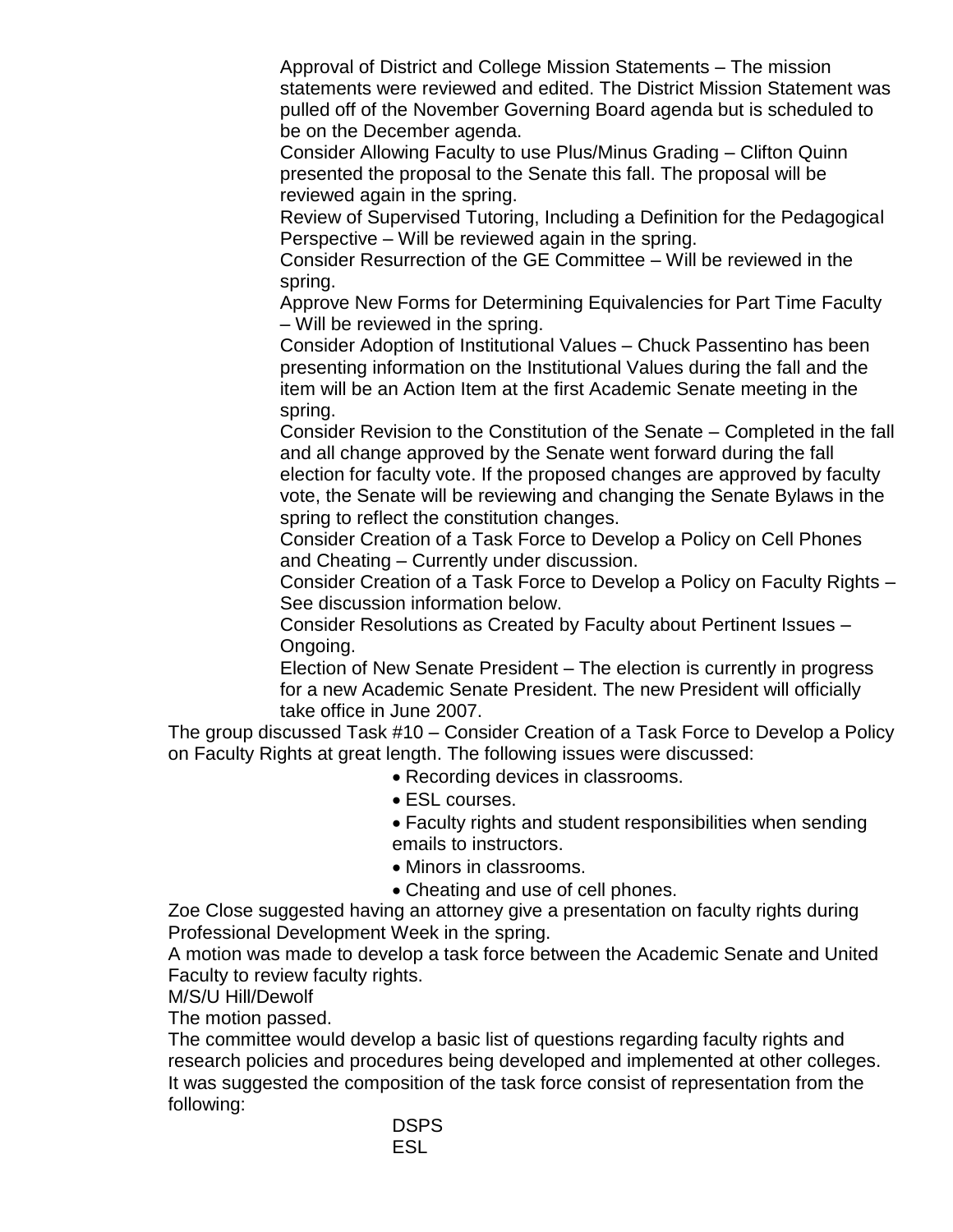Business and Professional Studies Counseling Student Affairs Faculty member who instructs a lab class Three faculty members at large

The Senate will be updated at the next meeting.

#### **Other**

A Senator asked Beth if she could give an update on the Grossmont College President Search Committee status. Beth reported the search committee had submitted the names of three candidates to the Chancellor. He stated to the current search committee that he had done his own back ground checks on the three candidates the committee had submitted and felt the results were unacceptable. The Chancellor informed the search committee that an outside hiring firm would be used in the next search. Two members from the current search committee will be participating in the selection of the firm. It has been one year since the release of Dr. Martinez and now the hiring process will occur for a third time. The group discussed the following:

Shared governance in the hiring process.

Chancellor staying uninvolved in Grossmont's Presidential search until his own investigation is completed and settled.

The funds required to hire a consulting firm.

Go on record and ask the Governing Board for dismissal of the Chancellor.

Don Low, Interim Vice President of Academic Affairs, may no longer be with the college in the spring semester leaving that position vacant again. Dean Colli agreed to remain as the Interim President until the end of the search.

The affects on the college by there being so many interim administrative positions on campus and the long term decisions being made by short term administrators.

How the upcoming Accreditation review will be affected by our current interim administrative status. The college was marked down in 1995 and 2001due to the situation and it is expected that it will be marked down again in the current review.

The group discussed the affects and consequences at great lengths.

A motion was made requesting the Academic Senate develop a resolution censoring the Chancellor for his current actions and decisions regarding the current presidential search.

### M/S/P Dewolf/Montejano

There was one abstention, the motion passed.

The resolution would need to be brought back to the Senate at a special meeting for action prior to the next Board meeting on Tuesday, December 12, 2006. The group discussed next week being finals week. A vote with the Senate cannot be completed by telephone or email and a quorum would be needed in order to move forward with the vote. If a Senator is unable to attend a proxy may be sent but each person is only allowed one vote each. The group agreed to a special meeting at 11:10 a.m. on Monday, December 11.

The group continued to discuss the development of the resolution and what the primary focuses should be. The following focuses were discussed:

Reaffirming the affects on Accreditation.

Affect of ongoing interim administration.

Academic affects.

Presidential search process and candidates.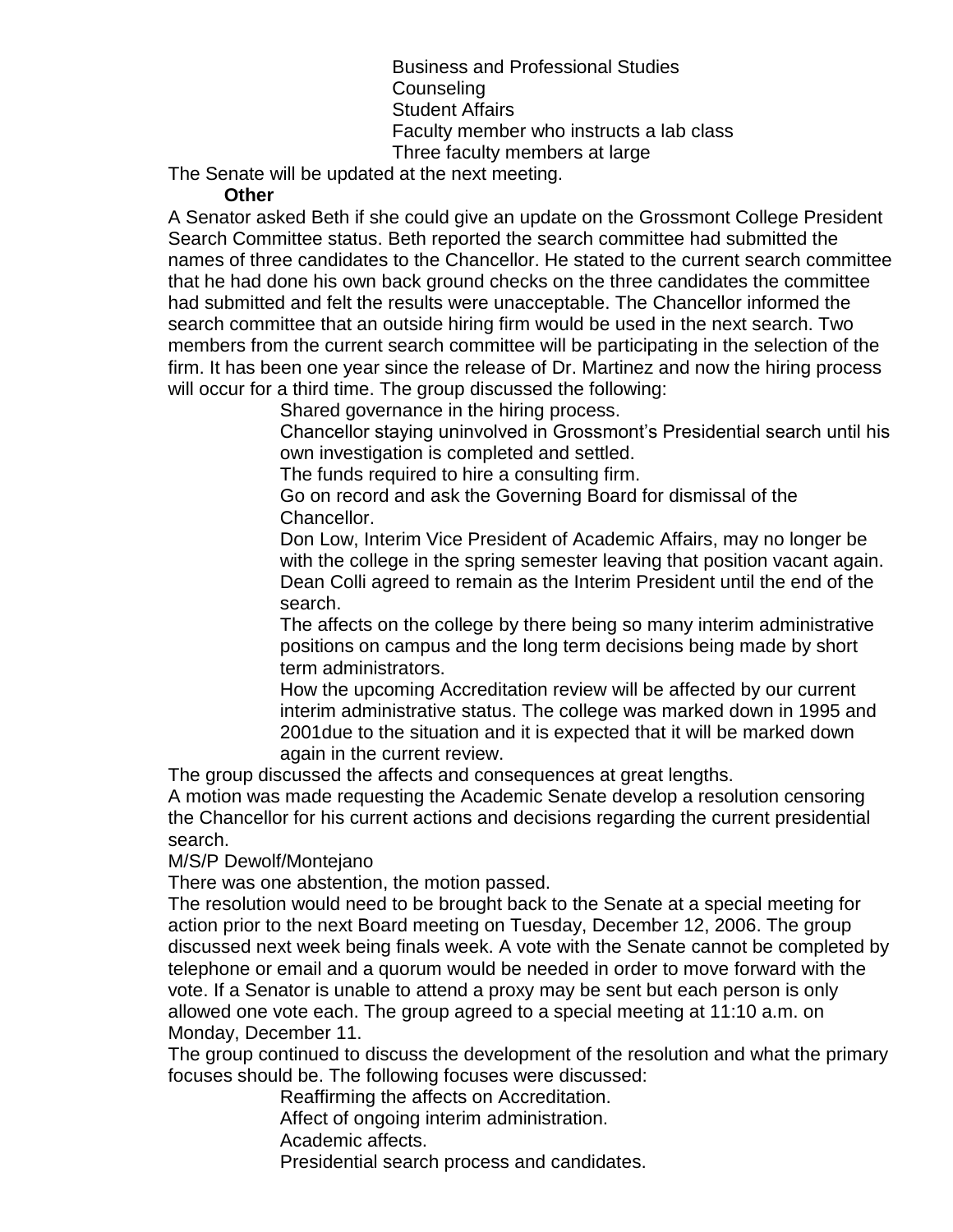No shared governance at Chancellor level.

Sending the resolution stating concerns to the Accreditation Committee and the State Academic Senate.

Long term decision making by short term administrators.

Chancellor giving a statement as to why he did additional background checks after the search committee had already completed checks. Request that information received by the Chancellor during his personal background checks be released to the search committee.

Beth stated SOC would develop the resolution and send out to the Senators by email. All changes and suggestion will need to be sent back by Tuesday night in order to get the resolution onto the agenda and have the agenda distributed prior to Monday's meeting.

# **III. COMMITTEE REPORTS**

### **Instructional Computing Committee**

Diane Mayne-Stafford shared there will be a class on "Email Limits" during the spring Professional Development Week.

# **IV. ACTION ITEMS**

None at today's meeting.

# **V. INFORMATION ITEMS**

### **Board Policy 5016 – Attachments #1 & #2**

Due to lack of time this issue was not discussed.

### **Institutional Values – Attachment #3**

Chuck Passentino again presented information on the Institutional Student Learning Outcomes. He requested the information be moved to action today.

A motion was made to suspend the rules and move the Information Item to an Action Item today.

M/S/F Courtney/Morrison

The motion failed.

The group continued to discuss the information. Chuck expressed concern regarding timelines. After the last presentation he received three suggestions. Please forward Chuck any additional changes or suggestions prior to the start of Professional Development Week in the spring. This item will return as an Action Item at the January 29<sup>th</sup> Academic Senate meeting.

### **VI. OTHER**

Meeting adjourned at 12:22p.m.

### **\*The next meeting will be a Special Meeting on December 11, in Griffin Gate.** BS:tmc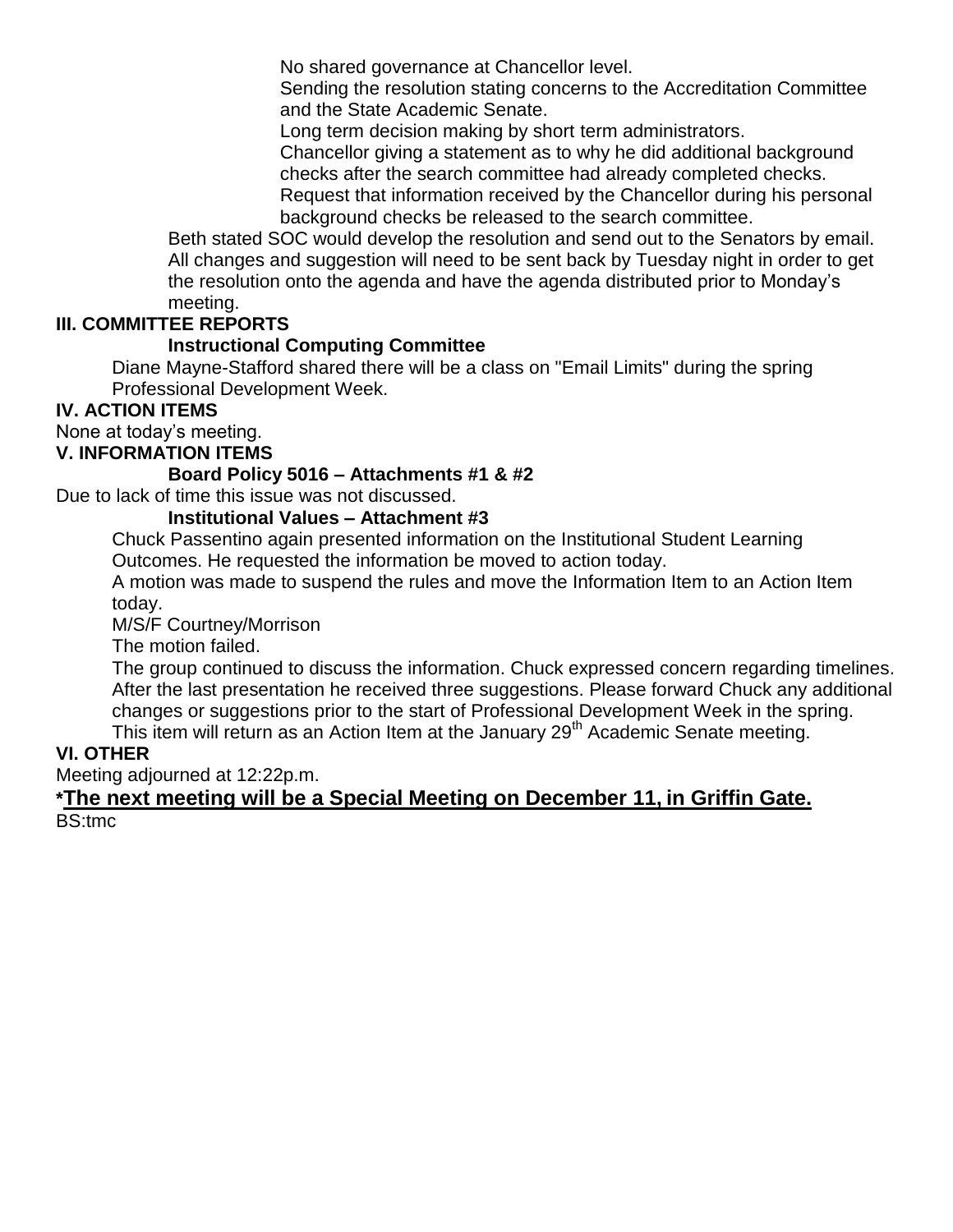# **Academic Senate Grossmont College Special Meeting Minutes of the Meeting – December 11, 2006**

**PRESENT:** Beth Smith (President); (Vice President); (Senate Officer at Large); (Senate Officer at Large); (Administration of Justice); (ASL); Suda House, Paul Turounet (Art); Israel Cardona, Gregg Robinson (Behavioral Sciences); Virginia Dudley, Michelle Perchez (Biological Sciences); Judith Zander, Evan Enowitz (Business Administration); (Business Office Technology); Rick Kirby, Don Ridgway (Cardiovascular Technology); Jeff Lehman (Chemistry); Mary Courtney, Sheridan Dewolf (Child Development); Joel Castellaw, Sheri Guseman (Communication); Janet Gelb, Diane Mayne-Stafford (Computer Science); Mary Rider by proxy of Wendy Crusado, Debbie Lim, Renee Tuller (Counseling); (Culinary Arts); Jane Nolan, Scott Barr by proxy of Marlene Jansky (Disabled Student Services); David Mullen (Dance); Chris Hill (Earth Sciences); Tate Hurvitz (English); Pat Bennett, Barbara Loveless, Chuck Passentino (ESL); (EOPS); Jim Symington, Laura Burger, Steve Johns (Exercise Science and Wellness); Paul Vincent (Foreign Language); Devon Hansen (History); Priscilla Rogers (International Business); Pat Morrison (Library); Peg Hovde, Jenny Vanden Eynden, Jeff Waller (Math); (Media Communications); (Music); (Nursing); (Occupational Therapy); David Milroy, Raul Sandelin (PartTime Representatives); Zoe Close, Bill Hoaglin (Philosophy, Humanities & Religious Studies); (Physics, Astronomy, & Physical Sciences); Brian Jennings (Political Economy); (Respiratory Therapy); Craig Everett (Theatre Arts).

**ABSENT:** Bonnie Schmiege (Vice President); Victoria Howitt (Senate Officer at Large); Jennifer Carmean (Senate Officer at Large); P.J.Ortmeier, Tina Young (Administration of Justice); Jennifer Carmean (ASL); Jim Wilsterman, (Art); Teresa Jacob, (Behavioral Sciences); Michael Golden (Biological Sciences); Nate Scharff (Business Administration); Linda Snider, Mark Pressnall (Business Office Technology); (Cardiovascular Technology); Martin Larter (Chemistry); (Child Development); (Communication); (Computer Science); Tom Gamboa (Cross Cultural Studies); (Counseling);Joe Orate, James Foran (Culinary Arts); (Dance); (Disabled Student Services); Judd Curran (Earth Sciences); Gary Phillips, Joan Ahrens, Julie Cardenas, Tony Ding , Micah Jendian (English); (ESL); Sylvia Montejano (EOPS); Larry Larsen (Exercise Science and Wellness); Ruth F. Konopka (Foreign Language); Sue Gonda, Marty Ennis (History); (International Business); (LRC); Shirley Pereira (Math); Evan Wirig, William Snead (Media Communications); Steve Baker (Music); Tom Oertel (Nursing); Christine Vicino (Occupational Therapy); (PartTime Representatives); (Philosophy, Humanities & Religious Studies); Ross Cohen (Physics, Astronomy, & Physical Sciences); Jim Wood (Political Economy); Lorenda Seibold-Phalan (Respiratory Therapy); Beth Mallette (Theatre Arts).

**GUESTS**: John Al-Amin – Grossmont, Vice President Administrative Services

Dean Colli – Grossmont, Interim President

John Colson – Grossmont, Interim Vice President Student Services

Della Elliot – District Staff, Public Information Assistant

Ernie Ewin – Grossmont, Executive Director Foundation

Jim Fenningham – Grossmont, Dean Counseling/Student Dev. & Matriculation

Bob Hertel – District, Interim Assoc. Vice Chancellor/Academic Studies & Planning Services Pamela Wright – District, Institutional Research Planner

#### **RECORDER**: Tasa Campos

#### **I. CALL TO ORDER**

#### **A. Approval of Agenda**

Beth briefly reviewed the agenda and shared there was only one agenda item. She stated the agenda and the resolution had been sent out by email and hard copy. Quorum would be needed at today's special meeting in order to vote on the agenda item. The meeting is scheduled to start officially at 11:10 a.m. and end at 11:20 p.m. due to it being finals week.

A motion was made to approve the agenda. M/S/U Waller/Robinson

### **IV. ACTION ITEMS**

### **Resolution – Concern Regarding Grossmont College's Lack of Stable Leadership and the Presidential Search Process**

Beth informed the group Dean Colli, Interim President of Grossmont College had requested a bit of time to address the Senate regarding the resolution and the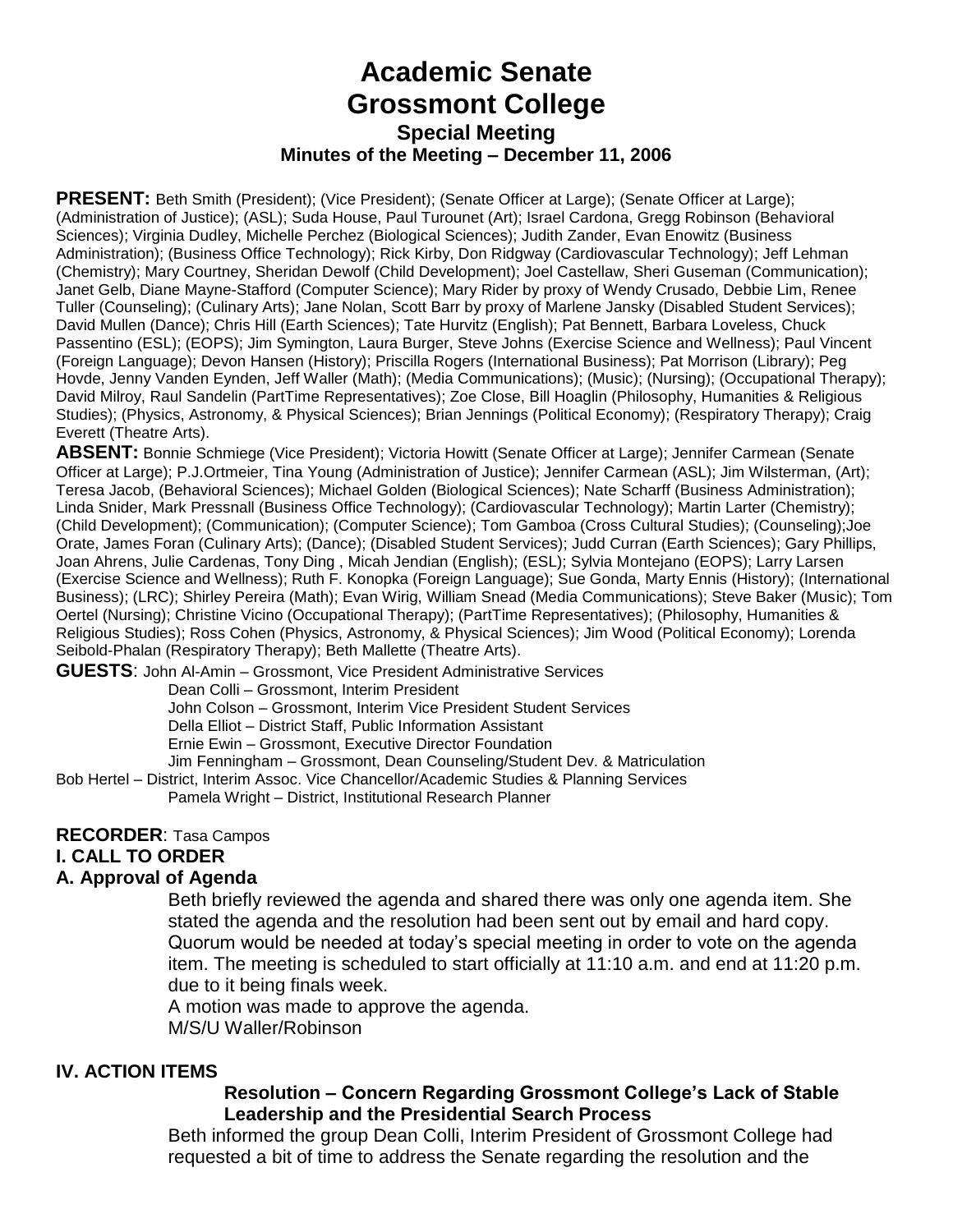presidential search committee process. Dean Colli thanked the Senate for the time for him to speak on the resolution. He stated there would be a campus email sent out later today that will amplify some of the information he will be sharing today. Dean stated the following:

> Any Academic Senate resolution is taken seriously and he wanted to make sure that as the Senate considers the resolution the information he has to share will become part of that consideration and be taken seriously. He learned of the resolution last Monday and received a copy of the resolution on Wednesday. After reviewing it he became concerned and felt there may be some misconceptions and assumption regarding the presidential hiring process.

He shared the Chancellors steps during the last part of the process prior to sending out information stating the District will be going out for a third time to search for possible presidential candidates and a consulting firm would be hired to assist.

The consulting firms work would be totally independent of the Governing Board and the Chancellor until the final decisions. The Chancellor did state he would have the campus community be involved and has offered to have one or two committee members from the current search committee be included in any site visits that may be done to any current or previous work location of the candidates with the consulting firm.

Due to finals and the allowed length of meeting time, Beth thanked Dean and requested he summarize in order for the Senators to be able to vote and get to there finals on time.

Dean asked that everyone to read the email that would be sent out.

A faculty member asked Dean that since he was requesting the Senate take the resolution seriously if the Governing Board took the Senate resolutions seriously. Dean stated he could not speak for the Governing Board. The faculty member questioned the Chancellor's decision to throw out all the candidates after the search committee had done the work and made their recommendations. Dean stated he had shared with the search committee that once the candidate's names were submitted the search committee no longer had any involvement in the decision making. Dean also shared he personally had be recommending a hiring consulting firm be hired to assist with the presidential search since the first search process failed.

Another faculty member asked Dean what communication did the Chancellor have with the search committee after the final decision was made to not choose any of the three recommended candidates, to go out for search again, and that a hiring consulting firm would be used during this third attempt. Dean again stated that once the recommended candidates were submitted the committee no longer had any involvement. The Chancellor never spoke with the search committee to learn of their opinions on whether they wanted to go out to search again or on hiring the consulting firm.

Beth shared the one typo in the resolution has been corrected and requested a motion to approve the resolution.

A motion was made to approve the resolution.

M/S/ Dudley/Robinson

The group discussed the possibility of the Chancellor giving reasons as to why he did additional background checks and to share the reasons with the search committee as to why he felt the candidates were unacceptable choices and how the Chancellor conducted his own reference checks. The committee had done reference checks on the candidates.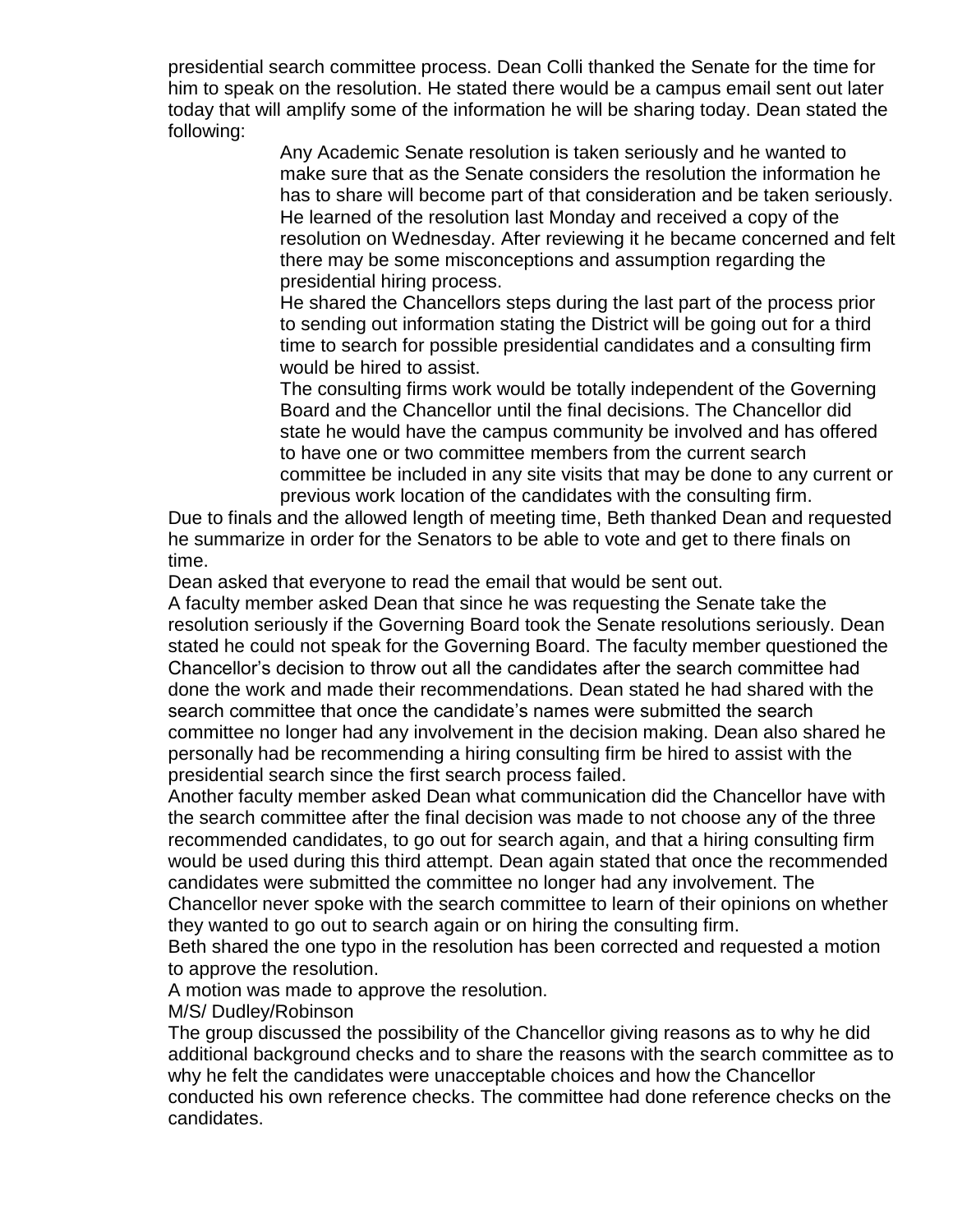Ernie Ewin shared he had been a member on the search committee and that it was not fair to say that the committee did not understand the process. As a committee member he always knew where he was and what he was doing during the process. At 11:25 the call of question was made. Beth requested all those in favor of the resolution to please say aye. There were 0 nays and 7 abstentions. The motion to approve the Resolution of Concern Regarding Grossmont College's Lack of Stable Leadership and the Presidential Search Process passed.

Beth thanked everyone for there time and to have a great break. Meeting adjourned at 11:27 a.m.

**\*The next meeting will be on January 29th, 2007, in Griffin Gate.** BS:tmc

President's Report – Attachment #1 January 29, 2007 Academic Senate Meetings Spring 2007 January 29 - Griffin Gate February 5 – Griffin Gate March 5 – Griffin Gate March 19 – Griffin Gate April 2 – Griffin Gate April 16 – Room 524 April 30 – Griffin Gate May 7 – Griffin Gate May 21 – Griffin Gate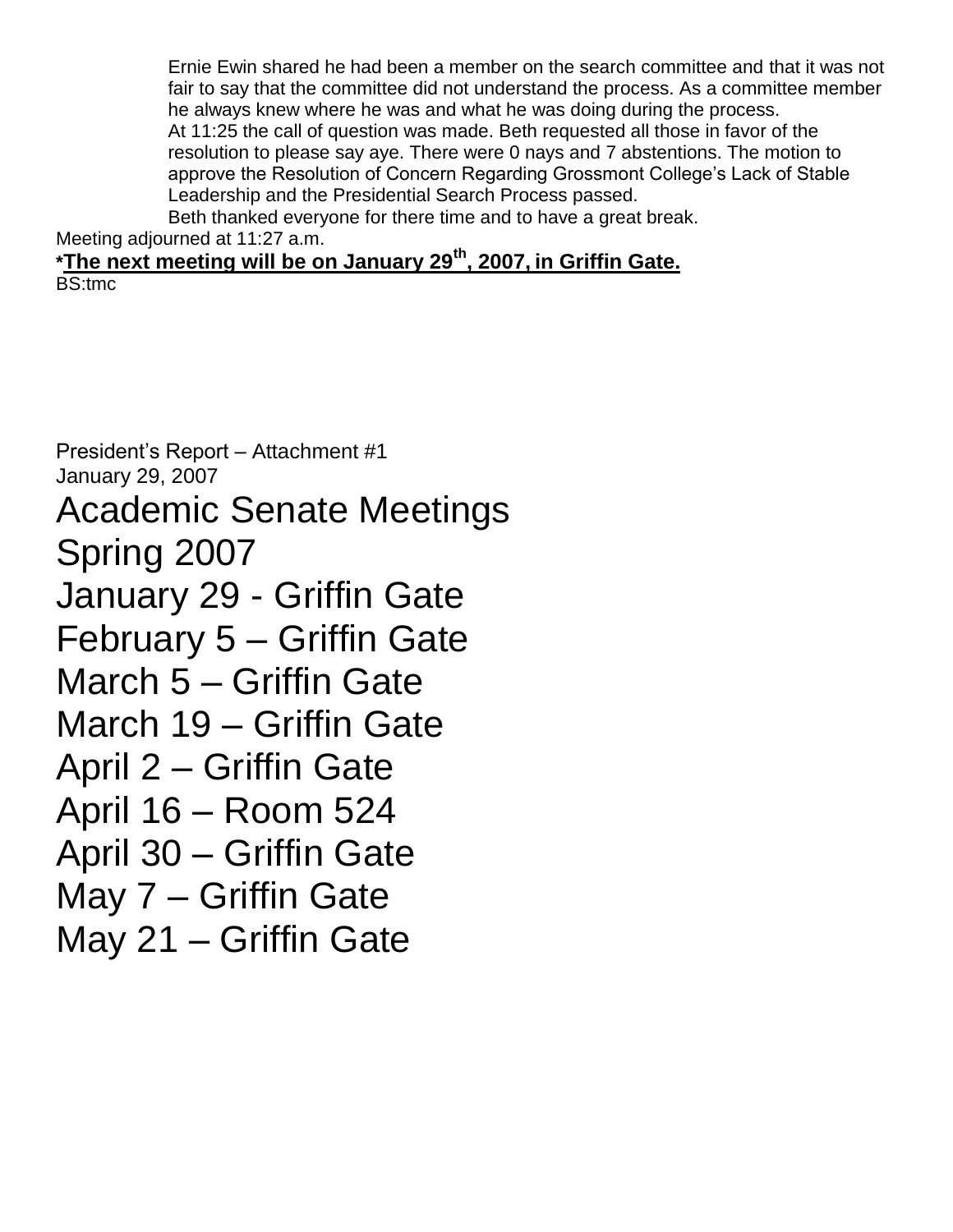**Action Item – Attachment #2 January 29, 2007**

**Information Item – Attachment #3 January 29, 2007**

# **Grossmont College Admissions & Records**

TO: DCEC FROM: Brad Tiffany, Dean Admissions and Records/DSPS/PDSO/VA DATE: October 30, 2006 SUBJECT: 12-unit Attempted Minimum for Academic Probation

You asked me to look at the consequence of invoking a *12-unit attempted minimum* before a student would be placed on academic probation. Currently there is no minimum unit attempted requirement to be placed on academic probation.

In order to analyze this issue, I first extracted all students that earned academic probation in the spring 2006 semester (Not all students on probation; but, just those that earned that status spring 2006.). I then looked at the number of units attempted at the time probation was earned for each student. These data revealed that of the 1149 students that earned academic probation, only 453 would have been placed on probation had the 12-unit minimum been invoked. Put another way, 696 of the 1149 (60%) would not have been on probation and therefore would receive no intervention from the college.

Table 1:

| <b>Units</b> | <b>Count</b> | % of Total |
|--------------|--------------|------------|
| < 3.0        | 72           | 6.2%       |
| < 6.0        | 349          | 30.4%      |
| < 9.0        | 551          | 48.0%      |
| < 12.0       | 696          | 60.0%      |

Table 1 (above) shows academic probation status using progressive unit benchmarks for Grossmont College spring 2006 students. The above data indicates that invoking a 12-unit attempted minimum would sharply reduce the number of students on academic probation. At the same time, it would reduce the number of students identified for intervention by the college. On the other side of the continuum, only 6.2% of the students obtain probation status with less than 3.0 units. Note: Base data is available for review.

Information Item – Attachment #4 January 29, 2007

# **BP 5016 Probation, Disqualification, and Readmission**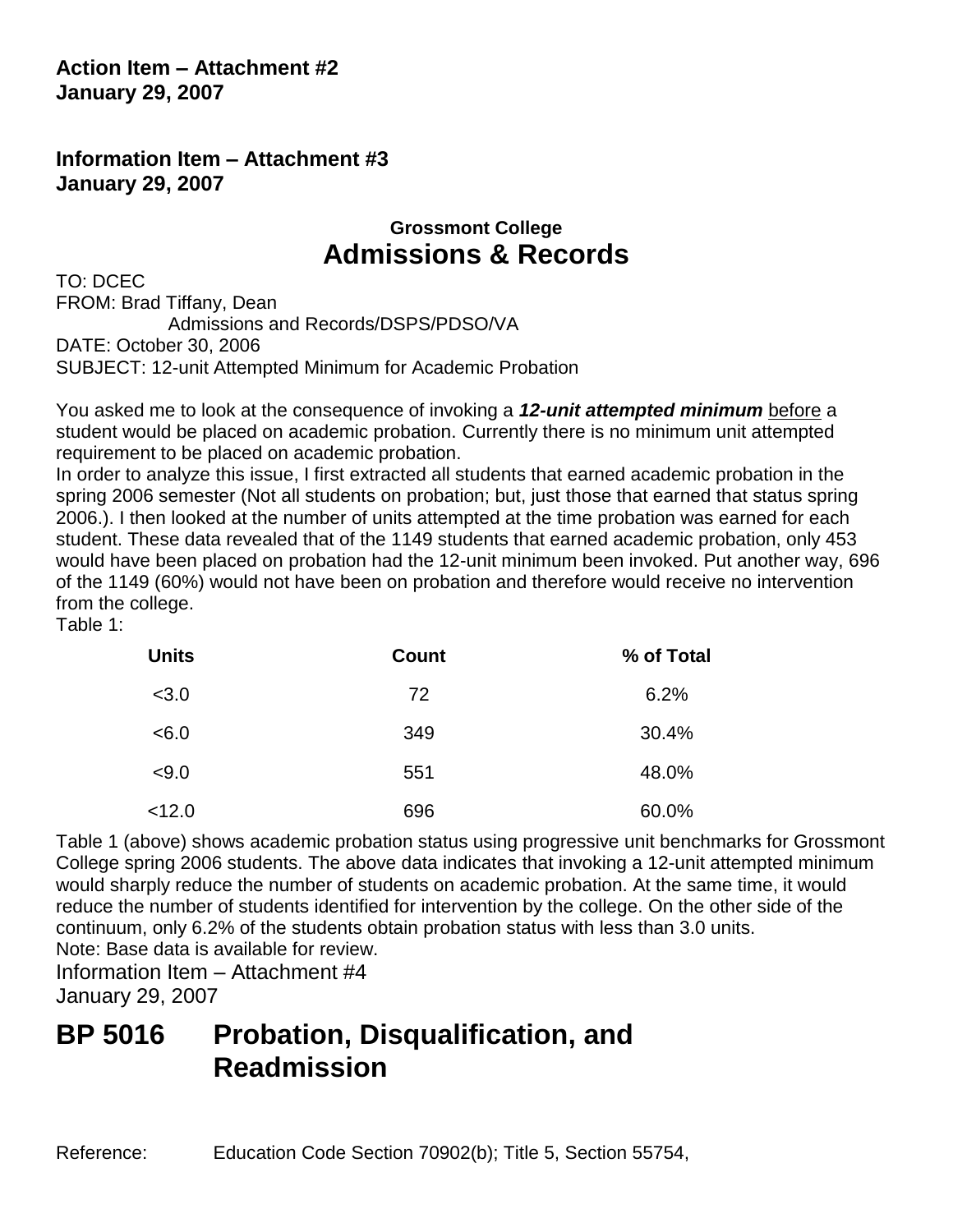## *Adoption Date: December 16, 2003*

Grades earned at other schools prior to admission to District colleges shall not be considered in determining probationary status.

PROBATION

Academic Probation

Any student who has attempted a minimum of 12 semester units and whose cumulative college grade point average falls below 2.0 in courses receiving letter grades for work attempted at a college within the District shall be placed on academic probation at the college where the units were attempted. Lack-of-Progress Probation

# Any student who has enrolled in a cumulative total of at least 12 semester units at a college in the District shall be placed on probation when the student's cumulative units indicate 50 percent or more units of "W," "I," and/or

"NC" at the college where the units were attempted.

Removal from Probation

a. Any student placed on academic probation shall be removed from probation when the cumulative grade point average at the college where the student has been on probation has improved to 2.0.

b. Any student placed on lack-of-progress probation shall be removed from probation when the cumulative units of "W," "I," or "NC" recorded at the college where the student has been on probation are less than 50 percent of the total units attempted.

# DISQUALIFICATION

Any student disqualified from a college within the Grossmont-Cuyamaca Community College District may not attend any college within the District during the next consecutive semester. The student may, however, attend the next consecutive summer term or spring intersession.

# Academic Disqualification

Any student on academic probation whose semester grade point average falls below a 2.0 shall be academically disqualified. Any student on academic probation whose semester grade point average equals or exceeds 2.0 but whose cumulative grade point average for all units attempted remains below 2.0 shall be continued on probation.

# **BP 5016—Probation, Disqualification, and Readmission (cont.)**

Lack-of-Progress Disqualification

Any student who is on lack-of-progress probation and whose semester work indicates 50 percent or more units of "W," "I," or "NC" will be disqualified. Any student on lack-pf-progress probation whose semester work indicates fewer